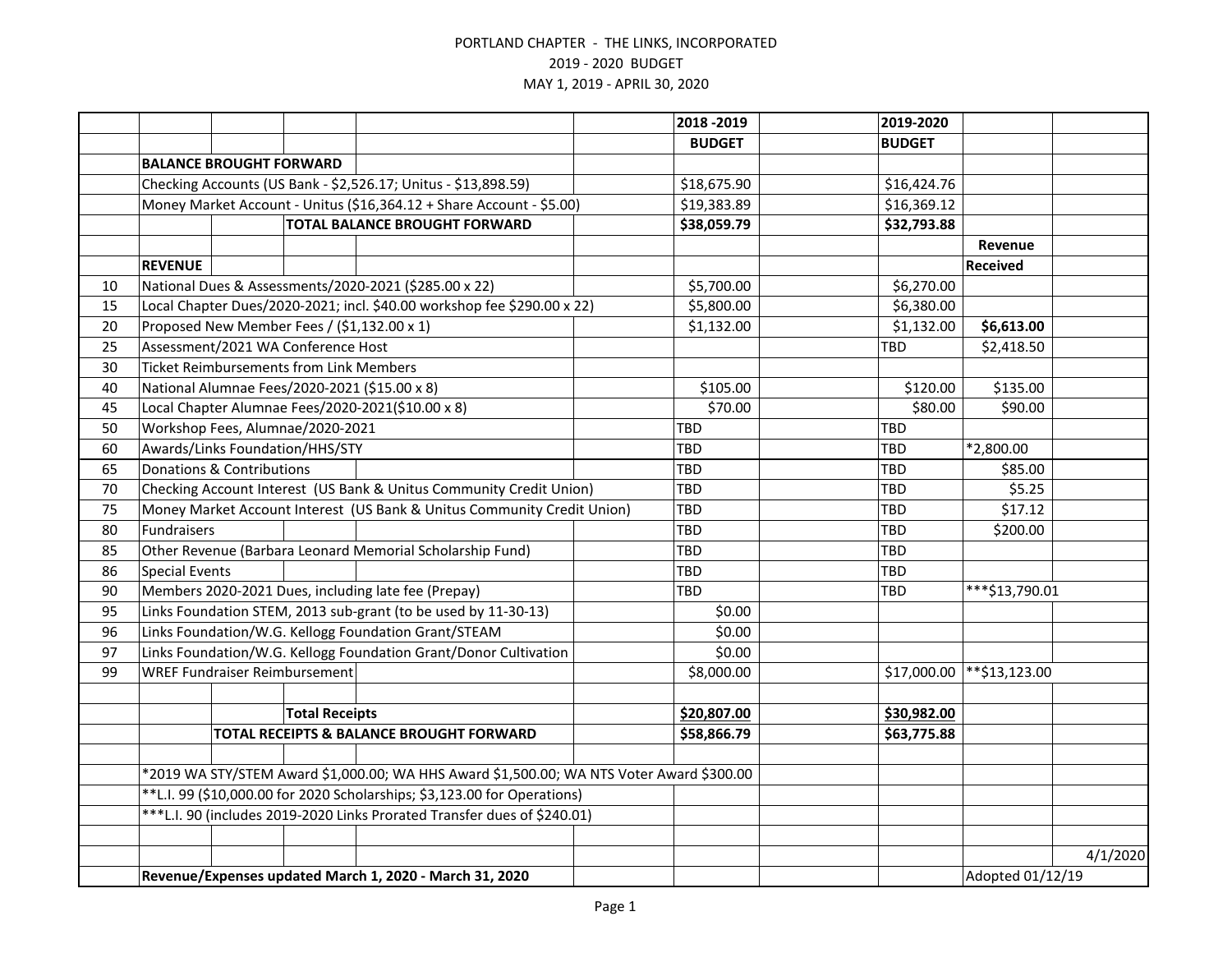|     | <b>EXPENSES</b>                                |  |  |                                                         | 2018-2019   | 2019-2020        |                  |                |
|-----|------------------------------------------------|--|--|---------------------------------------------------------|-------------|------------------|------------------|----------------|
| 100 | <b>Dues &amp; Assessments</b>                  |  |  |                                                         |             |                  | <b>Spent YTD</b> | <b>Balance</b> |
| 110 |                                                |  |  | National Dues & Assessments/2020-2021 (\$195.00 x 22)   | \$3,900.00  | \$4,290.00       | \$4,290.00       | \$0.00         |
| 120 | National Grant-in-Aid/2020-2021 (\$45.00 x 22) |  |  |                                                         | \$900.00    | \$990.00         | \$990.00         | \$0.00         |
| 130 | Links Foundation Dues/2020-2021 (\$40.00 x 22) |  |  |                                                         | \$800.00    | \$880.00         | \$880.00         | \$0.00         |
| 140 |                                                |  |  | New Member Fees/National, 2020 (\$742.00 x 1)           | \$742.00    | \$742.00         |                  |                |
| 150 |                                                |  |  | Western Area Conference or National Assembly, Delegate  | \$1,400.00  | \$2,500.00       | \$1,862.15       | \$637.85       |
| 160 |                                                |  |  | Western Area Conference or National Assembly, Alternate | \$1,000.00  | \$1,500.00       | \$1,500.00       | \$0.00         |
| 165 |                                                |  |  | Western Area Leadership Summit Representative           | \$500.00    | \$0.00           |                  |                |
| 170 | <b>National Bonding Insurance</b>              |  |  |                                                         | \$660.00    | \$500.00         | \$500.00         | \$0.00         |
| 175 |                                                |  |  | National Liability Insurance/2020-2021 (\$5.00 x 22)    | \$100.00    | \$110.00         | \$110.00         | \$0.00         |
| 180 | National Alumnae Fees/2020-2021 (\$15.00 x 8)  |  |  |                                                         | \$105.00    | \$120.00         | \$135.00         | (\$15.00)      |
| 185 | National / Area Publications                   |  |  |                                                         | \$200.00    | \$200.00         |                  |                |
|     |                                                |  |  | <b>Total Dues &amp; Assessments</b>                     | \$10,307.00 | \$11,832.00      |                  |                |
|     |                                                |  |  |                                                         |             |                  |                  |                |
| 200 | Programs (Includes Postage, Copies, Printing)  |  |  |                                                         |             |                  |                  |                |
| 210 | The Arts                                       |  |  |                                                         | \$1,650.00  | \$1,650.00       | \$400.00         | \$1,250.00     |
| 220 | Services to Youth                              |  |  |                                                         | \$3,000.00  | \$3,000.00       |                  |                |
| 225 | Save for Future Use                            |  |  |                                                         |             |                  |                  |                |
| 230 | <b>National Trends &amp; Services</b>          |  |  | \$700.00                                                | \$425.00    | \$39.99          | \$385.01         |                |
| 235 | <b>Health &amp; Human Services</b>             |  |  |                                                         | \$600.00    | \$525.00         | \$315.49         | \$209.51       |
| 240 | <b>International Trends &amp; Services</b>     |  |  |                                                         | \$800.00    | \$800.00         |                  |                |
| 245 |                                                |  |  | Health & Human Services (Balance \$300, NOBEL)          |             |                  |                  |                |
| 250 | STY/STEM, 2013/Links Foundation/Restricted     |  |  |                                                         |             |                  |                  |                |
| 260 | Annual Program Facet Report                    |  |  | \$25.00                                                 | \$0.00      |                  |                  |                |
|     |                                                |  |  | <b>Total Programs &amp; Projects</b>                    | \$6,775.00  | \$6,400.00       |                  |                |
|     |                                                |  |  |                                                         |             |                  |                  |                |
| 300 | <b>Charitable Contributions</b>                |  |  |                                                         |             |                  |                  |                |
| 310 | Community Solicitations, Ads, Activities, etc. |  |  |                                                         | \$400.00    | \$400.00         |                  |                |
| 320 | <b>Other Charitable Contributions</b>          |  |  |                                                         | \$0.00      | \$0.00           |                  |                |
|     |                                                |  |  | <b>Total Charitable Contributions</b>                   | \$400.00    | \$400.00         |                  |                |
|     |                                                |  |  |                                                         |             |                  |                  |                |
| 500 | <b>Organizational Memberships</b>              |  |  |                                                         |             |                  |                  |                |
| 510 | Local Organizational Memberships               |  |  | \$150.00                                                | \$0.00      |                  |                  |                |
|     |                                                |  |  | <b>Total Organizational Memberships</b>                 | \$150.00    | \$0.00           |                  |                |
|     |                                                |  |  |                                                         |             |                  |                  |                |
|     |                                                |  |  |                                                         |             |                  |                  | 4/1/2020       |
|     |                                                |  |  |                                                         |             | Adopted 01/12/19 |                  |                |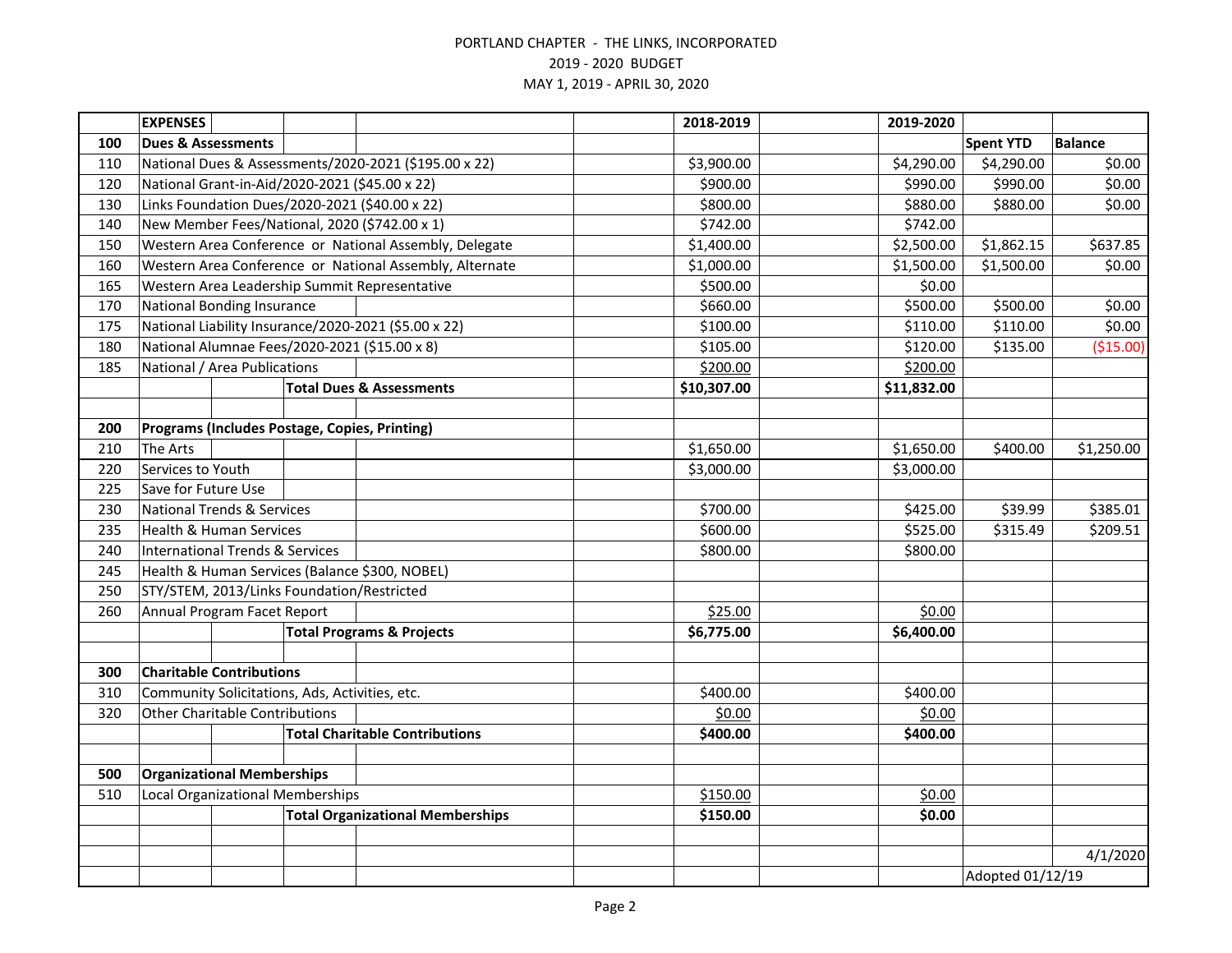|     | <b>EXPENSES</b>                    |  |  |                                                                          | 2018-2019  | 2019-2020  |                  |                |  |
|-----|------------------------------------|--|--|--------------------------------------------------------------------------|------------|------------|------------------|----------------|--|
| 600 |                                    |  |  | Chapter Officers' Expenses (Includes Postage, Copies, Printing)          |            |            | <b>Spent YTD</b> | <b>Balance</b> |  |
| 610 | President                          |  |  |                                                                          | \$150.00   | \$150.00   | \$231.80         | ( \$81.80)     |  |
| 620 | <b>Vice President</b>              |  |  |                                                                          | \$50.00    | \$50.00    |                  |                |  |
| 630 | <b>Recording Secretary</b>         |  |  |                                                                          | \$150.00   | \$50.00    |                  |                |  |
| 640 | <b>Corresponding Secretary</b>     |  |  |                                                                          | \$25.00    | \$125.00   |                  |                |  |
| 650 | <b>Financial Secretary</b>         |  |  |                                                                          | \$100.00   | \$50.00    |                  |                |  |
| 660 | Treasurer                          |  |  |                                                                          | \$125.00   | \$125.00   |                  |                |  |
| 670 | Historian / Archivist              |  |  |                                                                          | \$700.00   | \$800.00   | \$100.00         | \$700.00       |  |
| 680 | Journalist / Publicity Officer     |  |  |                                                                          | \$200.00   | \$300.00   | \$47.00          | \$253.00       |  |
| 690 | Protocol Officer                   |  |  |                                                                          | \$200.00   | \$300.00   |                  |                |  |
| 695 | Parliamentarian                    |  |  |                                                                          | \$25.00    | \$25.00    |                  |                |  |
|     |                                    |  |  | <b>Total Chapter Officers' Expenses</b>                                  | \$1,725.00 | \$1,975.00 |                  |                |  |
|     |                                    |  |  |                                                                          |            |            |                  |                |  |
| 700 |                                    |  |  | <b>Chapter Committees' Expenses (Includes Postage, Copies, Printing)</b> |            |            |                  |                |  |
| 710 | Courtesy                           |  |  |                                                                          | \$400.00   | \$400.00   |                  |                |  |
| 720 | Membership                         |  |  |                                                                          | \$800.00   | \$1,500.00 | \$756.38         | \$743.62       |  |
| 725 | New Member Orientation / Induction |  |  |                                                                          | \$500.00   | \$1,000.00 | \$690.18         | \$309.82       |  |
| 730 | Yearbook                           |  |  |                                                                          | \$100.00   | \$0.00     |                  |                |  |
| 735 | <b>Committee Procedures Manual</b> |  |  |                                                                          | \$25.00    | \$0.00     |                  |                |  |
| 740 | Scholarship (moved to L.I. 990)    |  |  |                                                                          | \$400.00   | \$0.00     |                  |                |  |
| 750 | Founder's Day Observation          |  |  |                                                                          | \$75.00    | \$100.00   |                  |                |  |
| 760 | Social                             |  |  |                                                                          | \$325.00   | \$500.00   |                  |                |  |
| 770 | <b>Bylaws</b>                      |  |  |                                                                          | \$50.00    | \$50.00    |                  |                |  |
| 775 | Audit/Internal                     |  |  |                                                                          | \$50.00    | \$50.00    |                  |                |  |
| 780 | Fund Development / Grants          |  |  |                                                                          | \$500.00   | \$0.00     |                  |                |  |
| 790 | Technology, Chapter                |  |  |                                                                          | \$270.00   | \$475.00   | \$323.30         | \$151.70       |  |
| 795 | Ethics                             |  |  |                                                                          | \$25.00    | \$25.00    |                  |                |  |
| 796 | <b>Strategic Planning</b>          |  |  |                                                                          | \$50.00    | \$50.00    |                  |                |  |
|     |                                    |  |  | <b>Total Chapter Committees' Expenses</b>                                | \$3,570.00 | \$4,150.00 |                  |                |  |
|     |                                    |  |  |                                                                          |            |            |                  |                |  |
|     |                                    |  |  |                                                                          |            |            |                  |                |  |
|     |                                    |  |  |                                                                          |            |            |                  |                |  |
|     |                                    |  |  |                                                                          |            |            |                  |                |  |
|     |                                    |  |  |                                                                          |            |            |                  |                |  |
|     |                                    |  |  |                                                                          |            |            |                  |                |  |
|     |                                    |  |  |                                                                          |            |            |                  | 4/1/2020       |  |
|     |                                    |  |  |                                                                          |            |            | Adopted 01/12/19 |                |  |